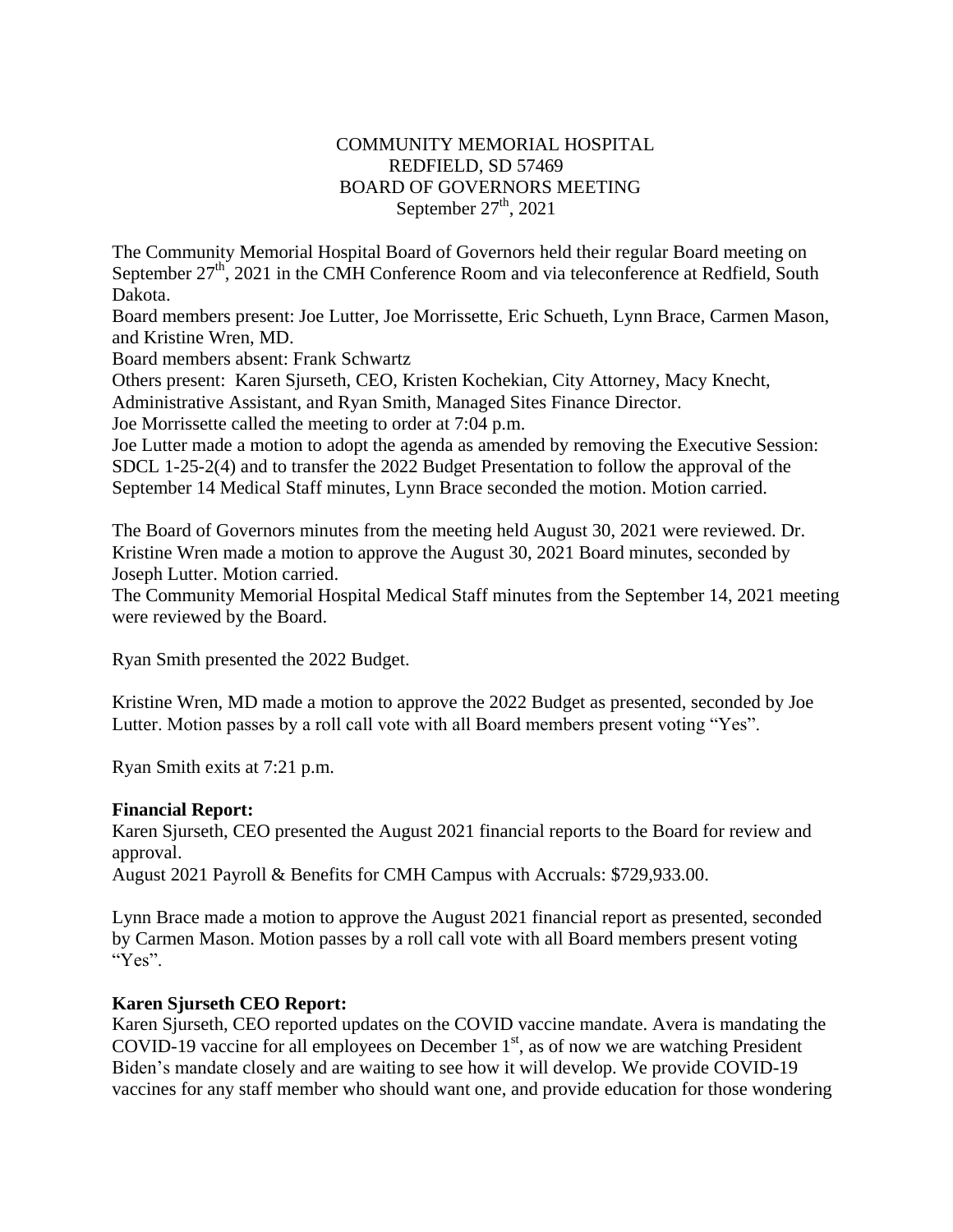# **CMH Board of Governors Meeting September 27th , 2021**

about the vaccine. We have an adequate supply of PPE to protect our staff and our patients. For right now, the CEO's main goal is to keep proper staffing numbers and will revisit the mandate matter if something such as a pool of funding or legal action should arise. If that becomes the case, we will have to comply. Exemptions for the vaccine could include allergy or religious exemption as per Avera.

A discussion was held on how to get lodging for incoming medical students. Karen will talk to the grant team and see what can be decided on regarding this matter.

An analyzation is being done on the advertising for the hospital. Looking at switching over to a streamlined system.

### **Old Business:**

Karen Sjurseth, CEO reported that the Pharmacy Project is 99% complete. There was an issue with the wall covering and they will be replacing it. The permanent door has been put in place and the remainder of the equipment will be moved in shortly. The Respiratory Clinic project is still on hold.

### **New Business:**

Dr. Kristine Wren exits at 7:42 p.m.

Karen Sjurseth, CEO proposed a wage increase for employees to stay competitive with the marketplace to be effective November 4<sup>th</sup>.

Lynn Brace made a motion to approve employee wage increases up to ten percent, seconded by Joe Lutter. Motion taken by roll call vote with Board members Joe Lutter, Joe Morrissette, Lynn Brace, and Carmen Mason voting "Yes". Eric Schueth abstaining. Motion passes.

Karen Sjurseth, CEO reported that she would like COVID bonuses to be distributed to all employees. She requested that full time staff will receive \$2000, part time \$1500, and PRN \$1000. This would be applied to the October  $21^{st}$  pay check.

Lynn Brace made a motion to approve the COVID Employee Bonuses, seconded by Joe Lutter. Motion taken by roll call vote with Board members Joe Lutter, Joe Morrissette, Lynn Brace, and Carmen Mason voting "Yes". Eric Schueth abstaining. Motion passes.

#### **Other Business/Concerns:**

Lynn Brace asked Dr. Kristine Wren if we are seeing an increase in younger Covid patients, Dr. Wren said it has been scattered across the board as we still have elderly patients that need to be admitted, though we have seen some young people. We are seeing positive tests every week and the vast majority are doing well. Our treatments have been mirroring Avera's and we do have physicians who are doing alternative options. We do not have plasma and Dr. Wren does not foresee us getting it. She reported that as a treatment, it is pretty minimal. The percentage of people who have been vaccinated and who have had Covid is higher than one may expect. We have been seeing many respiratory visits and Hand Foot and Mouth. She suspects we are going